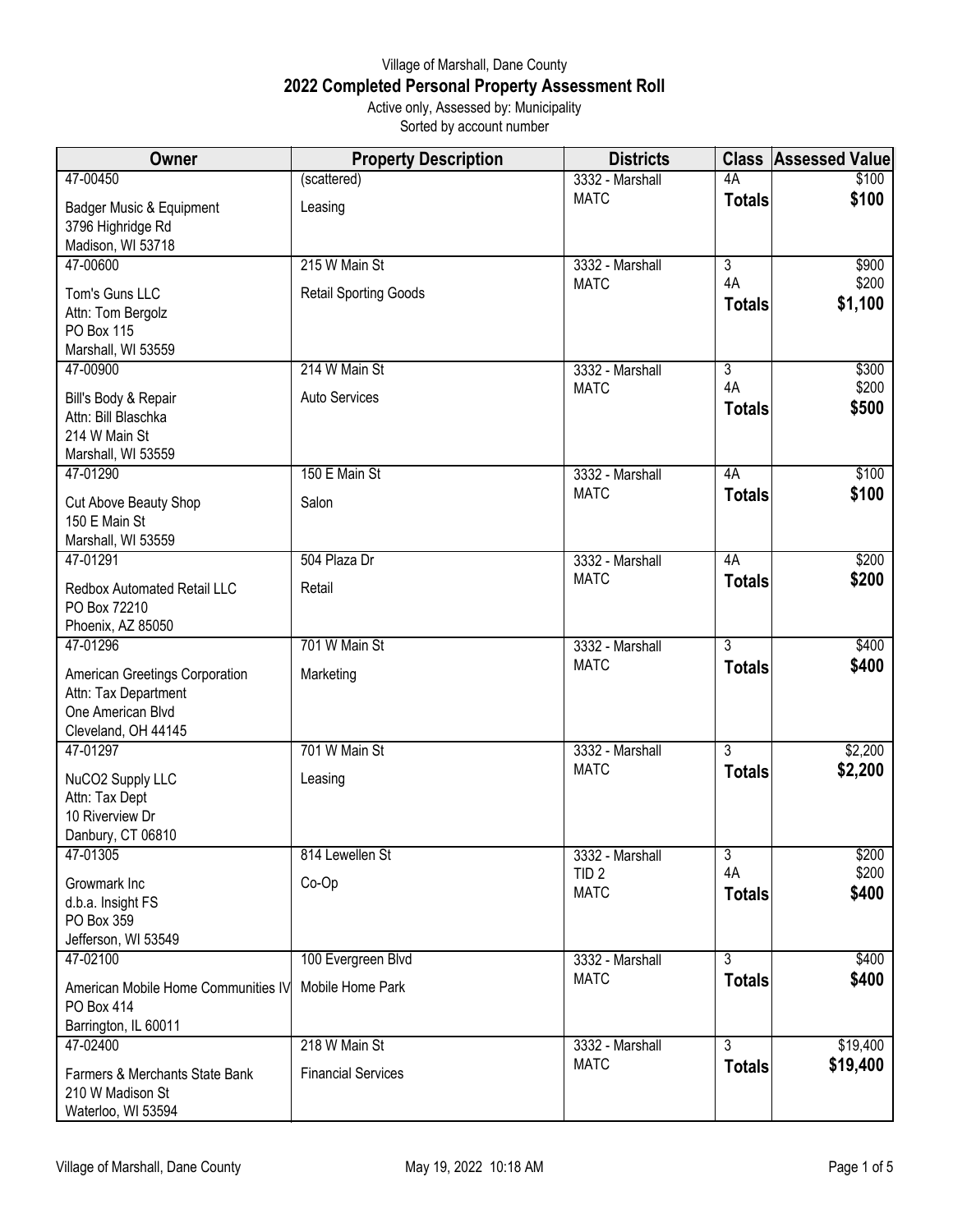| Owner                                                            | <b>Property Description</b> | <b>Districts</b>                    |                      | <b>Class Assessed Value</b> |
|------------------------------------------------------------------|-----------------------------|-------------------------------------|----------------------|-----------------------------|
| 47-02800                                                         | 118 E Main St               | 3332 - Marshall                     | 4A                   | \$1,200                     |
| Nora's Tavern Inc                                                | Bar & Grill                 | <b>MATC</b>                         | <b>Totals</b>        | \$1,200                     |
| 1843 Hwy 12/18                                                   | <b>DOOMAGE ASSESSMENT</b>   |                                     |                      |                             |
| Deerfield, WI 53531<br>47-03080                                  | (scattered)                 | 3332 - Marshall                     | 4A                   | \$72,700                    |
|                                                                  |                             | <b>MATC</b>                         | <b>Totals</b>        | \$72,700                    |
| Waste Management Inc<br>Attn: Marvin F Poer & Co                 | <b>Waste Collection</b>     |                                     |                      |                             |
| PO Box 802206                                                    |                             |                                     |                      |                             |
| Dallas, TX 75380-2206                                            |                             |                                     |                      |                             |
| 47-03300                                                         | 101 Lothe Rd                | 3332 - Marshall                     | 3<br>4A              | \$1,600<br>\$600            |
| He & She Design Parlor                                           | Salon                       | <b>MATC</b>                         | <b>Totals</b>        | \$2,200                     |
| PO Box 83                                                        |                             |                                     |                      |                             |
| Marshall, WI 53559<br>47-03750                                   | 104 E Main St               | 3332 - Marshall                     | $\overline{3}$       | \$900                       |
|                                                                  |                             | <b>MATC</b>                         | 4A                   | \$700                       |
| Hellenbrand Ace Hardware LLC<br>PO Box 659                       | Hardware Store              |                                     | <b>Totals</b>        | \$1,600                     |
| Marshall, WI 53559-0659                                          |                             |                                     |                      |                             |
| 47-04530                                                         | 504 Plaza Dr                | 3332 - Marshall                     | $\overline{3}$       | \$69,000                    |
| Kwik Trip Inc #721                                               | Gas Station/C-Store         | <b>MATC</b>                         | 4A                   | \$100                       |
| 1626 Oak St                                                      |                             |                                     | <b>Totals</b>        | \$69,100                    |
| La Crosse, WI 54602                                              |                             |                                     |                      |                             |
| 47-07900                                                         | 214 E Main St               | 3332 - Marshall<br><b>MATC</b>      | $\overline{3}$<br>4A | \$800<br>\$1,400            |
| Shear Magic Beauty Salon                                         | <b>Beauty Shop</b>          |                                     | <b>Totals</b>        | \$2,200                     |
| Attn: Debra Schoen<br>N1273 County Rd BB                         |                             |                                     |                      |                             |
| Reeseville, WI 53579                                             |                             |                                     |                      |                             |
| 47-10120                                                         | 500 Plaza Dr                | 3332 - Marshall                     | $\overline{3}$       | \$8,200                     |
| Medina Mutual Insurance                                          | Insurance                   | <b>MATC</b>                         | <b>Totals</b>        | \$8,200                     |
| 500 Plaza Dr                                                     | <b>DOOMAGE ASSESSMENT</b>   |                                     |                      |                             |
| Marshall, WI 53559                                               |                             |                                     |                      |                             |
| 47-10140                                                         | 131 E Main St               | 3332 - Marshall<br><b>MATC</b>      | 3<br><b>Totals</b>   | \$2,500<br>\$2,500          |
| Litang Family Chiropractic                                       | <b>Chiropratic Services</b> |                                     |                      |                             |
| PO Box 196<br>Marshall, WI 53559-0196                            |                             |                                     |                      |                             |
| 47-10143                                                         | 135 Deerfield Rd            | 3332 - Marshall                     | 3                    | \$60,000                    |
| Riteway Bus Services, Inc.                                       | Transportation              | <b>MATC</b>                         | 4A                   | \$34,400                    |
| Attn: Paul Hansen/Ron Bast                                       |                             |                                     | <b>Totals</b>        | \$94,400                    |
| 6970 S 6th St                                                    |                             |                                     |                      |                             |
| Oak Creek, WI 53154-1463                                         |                             |                                     | $\overline{3}$       |                             |
| 47-10146                                                         | (scattered)                 | 3332 - Marshall<br>TID <sub>2</sub> | <b>Totals</b>        | \$2,000<br>\$2,000          |
| GreatAmerica Financial Services Corp.<br>625 First St SE Ste 800 | Leasing                     | <b>MATC</b>                         |                      |                             |
| Cedar Rapids, IA 52401                                           |                             |                                     |                      |                             |
| 47-20001                                                         | 311 Madison St              | 3332 - Marshall                     | $\overline{3}$       | \$1,300                     |
| Sunbrook Child Care Inc                                          | Child Care                  | <b>MATC</b>                         | 4A                   | \$300                       |
| 311 Madison St                                                   |                             |                                     | <b>Totals</b>        | \$1,600                     |
| Marshall, WI 53559                                               | <b>DOOMAGE ASSESSMENT</b>   |                                     |                      |                             |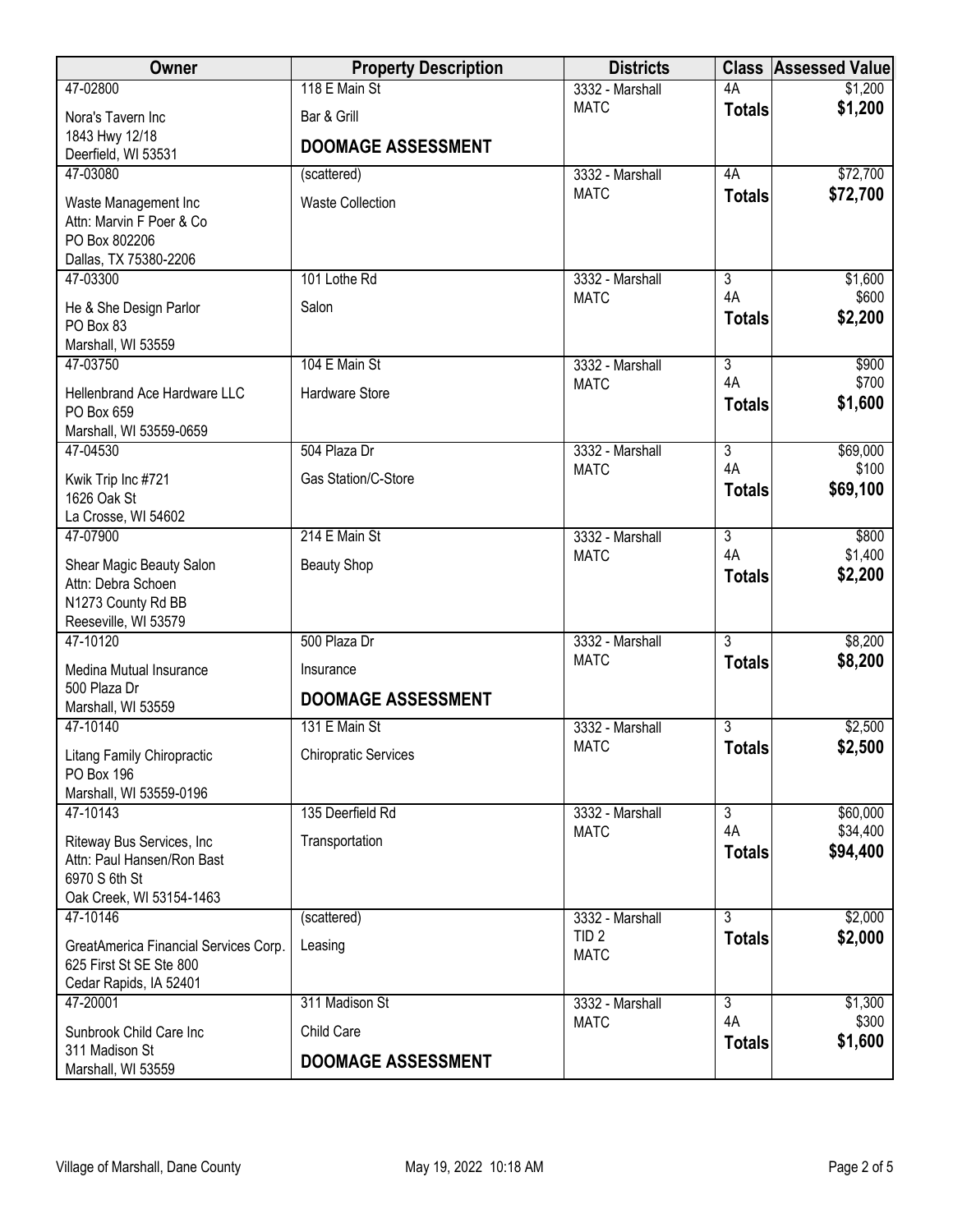| Owner                                              | <b>Property Description</b> | <b>Districts</b>               |                | <b>Class Assessed Value</b> |
|----------------------------------------------------|-----------------------------|--------------------------------|----------------|-----------------------------|
| 47-20304                                           | (scattered)                 | 3332 - Marshall                | 4A             | \$2,700                     |
| <b>DISH Network LLC</b>                            | Satellite TV                | <b>MATC</b>                    | <b>Totals</b>  | \$2,700                     |
| Attn: Tax Department                               |                             |                                |                |                             |
| PO Box 6623<br>Englewood, CO 80155                 |                             |                                |                |                             |
| 47-20305                                           | (scattered)                 | 3332 - Marshall                | $\overline{3}$ | \$4,100                     |
| ADT LLC                                            | <b>Security Services</b>    | <b>MATC</b>                    | <b>Totals</b>  | \$4,100                     |
| Attn: Tax Department                               |                             |                                |                |                             |
| PO Box 54767                                       |                             |                                |                |                             |
| Lexington, KY 40555                                |                             |                                |                |                             |
| 47-20308                                           | (scattered)                 | 3332 - Marshall                | $\overline{3}$ | \$2,000                     |
| <b>DIRECTV</b>                                     | Satellite TV                | <b>MATC</b>                    | <b>Totals</b>  | \$2,000                     |
| Attn: Kroll LLC                                    |                             |                                |                |                             |
| PO Box 2789<br>Addison, TX 75001                   |                             |                                |                |                             |
| 47-20317                                           | 701 W Main St Unit 167      | 3332 - Marshall                | $\overline{3}$ | \$19,000                    |
| Marshall Pet Clinic                                | Veterinary Care             | <b>MATC</b>                    | 4A             | \$9,100                     |
| 701 W Madison St Ste 167                           |                             |                                | <b>Totals</b>  | \$28,100                    |
| Marshall, WI 53559                                 |                             |                                |                |                             |
| 47-20319                                           | 701 W Main St Unit 125      | 3332 - Marshall                | $\overline{3}$ | \$22,200                    |
| Dolgen Corp LLC                                    | Retail                      | <b>MATC</b>                    | 4A             | \$2,100                     |
| d.b.a. #10954 Dollar General                       |                             |                                | <b>Totals</b>  | \$24,300                    |
| Attn: Corporate Tax Consulting<br>PO Box 503410    |                             |                                |                |                             |
| Indianapolis, IN 46256-3410                        |                             |                                |                |                             |
| 47-20320                                           | 215 Deerfield Rd Unit C     | 3332 - Marshall                | 4A             | $\overline{50}$             |
| Advanced I Inc                                     | Trucking                    | <b>MATC</b>                    | <b>Totals</b>  | \$0                         |
| 215 Deerfield Rd Ste c                             |                             |                                |                |                             |
| Marshall, WI 53559                                 |                             |                                |                |                             |
| 47-20321                                           | 701 W Main St Unit 179      | 3332 - Marshall<br><b>MATC</b> | $\overline{3}$ | \$33,500                    |
| Avestar Credit Union                               | <b>Credit Union</b>         |                                | <b>Totals</b>  | \$33,500                    |
| 125 W Madison St<br>Waterloo, WI 53594             |                             |                                |                |                             |
| 47-20322                                           | 514 Plaza Dr                | 3332 - Marshall                | $\overline{3}$ | \$1,800                     |
|                                                    | Restaurant                  | <b>MATC</b>                    | 4A             | \$400                       |
| C&Y Dragon Inc<br>One E Broadway                   |                             |                                | <b>Totals</b>  | \$2,200                     |
| 3rd Floor                                          |                             |                                |                |                             |
| New York, NY 10038                                 |                             |                                |                |                             |
| 47-20323                                           | 132 W Main St Unit 1        | 3332 - Marshall                | $\overline{3}$ | \$6,200                     |
| Salon TNT LLC                                      | Salon                       | <b>MATC</b>                    | <b>Totals</b>  | \$6,200                     |
| 132 W Main St Ste 1                                | <b>DOOMAGE ASSESSMENT</b>   |                                |                |                             |
| Marshall, WI 53559<br>47-20331                     | 214 E Main St               | 3332 - Marshall                | $\overline{3}$ | \$1,200                     |
|                                                    |                             | <b>MATC</b>                    | 4A             | \$1,900                     |
| Edward D Jones & Co LP<br>d.b.a. Branch Tax #89466 | <b>Financial Services</b>   |                                | <b>Totals</b>  | \$3,100                     |
| PO Box 66528                                       |                             |                                |                |                             |
| St Louis, MO 63136-6528                            |                             |                                |                |                             |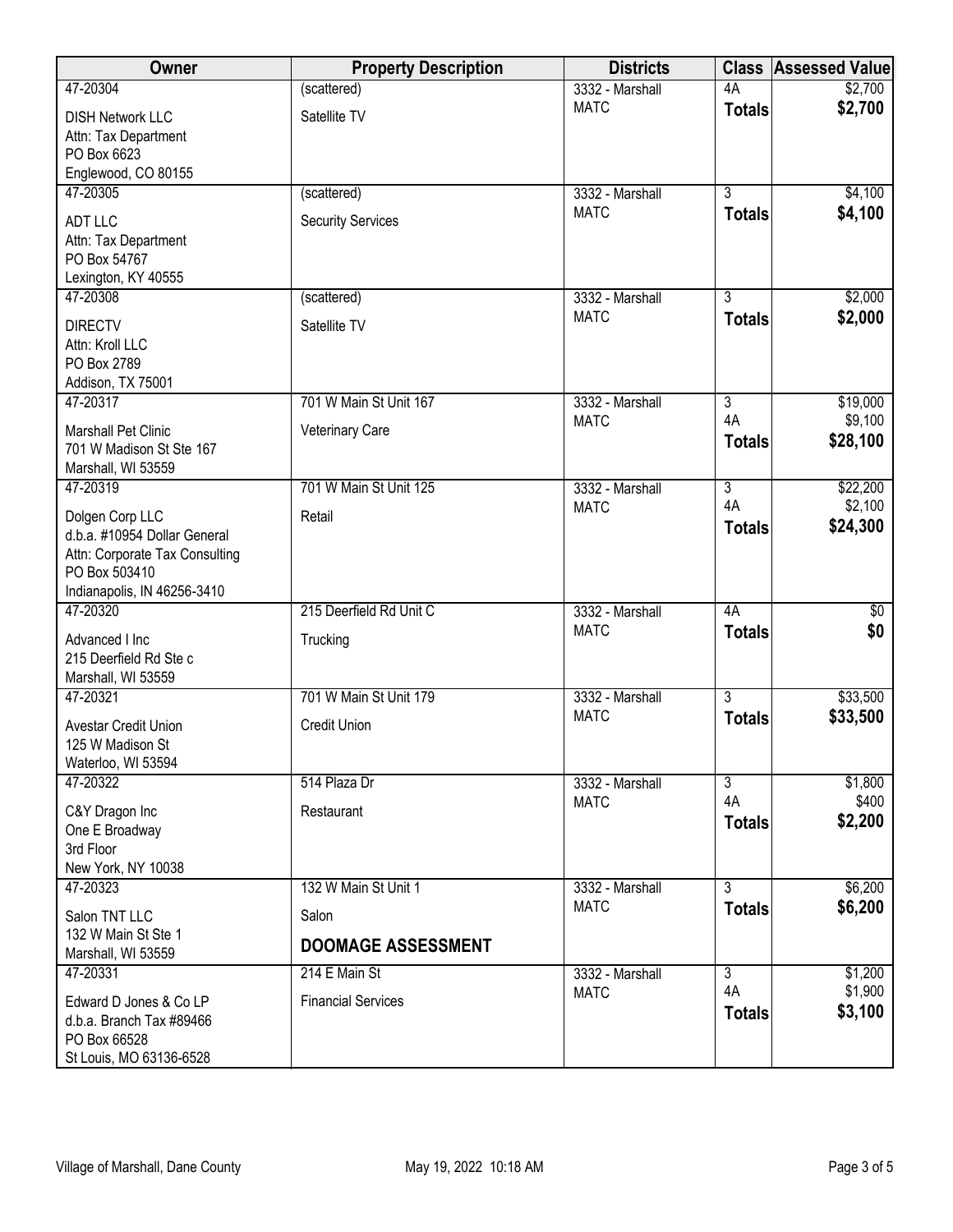| <b>Owner</b>                                     | <b>Property Description</b>  | <b>Districts</b>               |                      | <b>Class Assessed Value</b> |
|--------------------------------------------------|------------------------------|--------------------------------|----------------------|-----------------------------|
| 47-20335                                         | 110 W Main St                | 3332 - Marshall                |                      | \$2,100                     |
| <b>Nuelks Garage</b>                             | <b>Auto Services</b>         | <b>MATC</b>                    | <b>Totals</b>        | \$2,100                     |
| 110 W Main St                                    | <b>DOOMAGE ASSESSMENT</b>    |                                |                      |                             |
| Marshall, WI 53559<br>47-20336                   | 202 Lakewood Ter             | 3332 - Marshall                | $\overline{3}$       | \$16,400                    |
|                                                  |                              | <b>MATC</b>                    | <b>Totals</b>        | \$16,400                    |
| UTI Capital<br>d.b.a. So Close to Home           | Assisted Living              |                                |                      |                             |
| 15 State St                                      | <b>DOOMAGE ASSESSMENT</b>    |                                |                      |                             |
| Deerfield, WI 53531                              |                              |                                |                      |                             |
| 47-20337                                         | 634 Lewellen St              | 3332 - Marshall<br><b>MATC</b> | $\overline{3}$<br>4A | \$100<br>\$500              |
| Niemeyer, Robert A                               | <b>Furniture Restoration</b> |                                | <b>Totals</b>        | \$600                       |
| Attn: Robert & Craig Niemeyer<br>634 Lewellen St |                              |                                |                      |                             |
| Marshall, WI 53559                               |                              |                                |                      |                             |
| 47-20338                                         | 238 E Main St                | 3332 - Marshall                | $\overline{3}$       | \$4,100                     |
| <b>Greenline Construction Inc</b>                | Construction                 | <b>MATC</b>                    | <b>Totals</b>        | \$4,100                     |
| Attn: Blake Kelsey                               |                              |                                |                      |                             |
| 238 E Main St<br>Marshall, WI 53559              |                              |                                |                      |                             |
| 47-20345                                         | 111 W Main St                | 3332 - Marshall                | $\overline{3}$       | \$1,300                     |
| Wabasha Leasing LLC                              | Leasing                      | <b>MATC</b>                    | <b>Totals</b>        | \$1,300                     |
| PO Box 80615                                     |                              |                                |                      |                             |
| Indianapolis, IN 46280                           |                              |                                |                      |                             |
| 47-20346                                         | 701 W Main St Unit 155       | 3332 - Marshall                | $\overline{3}$       | \$19,700                    |
| Dental Associates of Lake Mills Inc              | Dentistry                    | <b>MATC</b>                    | 4A<br><b>Totals</b>  | \$13,000<br>\$32,700        |
| 311 E Tyranena Park Rd                           |                              |                                |                      |                             |
| Lake Mills, WI 53551<br>47-20352                 | 238 E Main St                | 3332 - Marshall                | $\overline{3}$       | \$15,500                    |
|                                                  |                              | <b>MATC</b>                    | 4A                   | \$200                       |
| Kidu LLC<br>d.b.a. Subway                        | Restaurant                   |                                | <b>Totals</b>        | \$15,700                    |
| Attn: Duane Hubing                               |                              |                                |                      |                             |
| N8055 Springer Rd                                |                              |                                |                      |                             |
| Lake Mills, WI 53551<br>47-20356                 | 500 Plaza Dr                 | 3332 - Marshall                | $\overline{3}$       | \$1,700                     |
|                                                  |                              | <b>MATC</b>                    | <b>Totals</b>        | \$1,700                     |
| Gordon Flesch Company Inc<br>d.b.a. GFC Leasing  | Leasing                      |                                |                      |                             |
| 2675 Research Park Dr                            |                              |                                |                      |                             |
| Fitchburg, WI 53711                              |                              |                                |                      |                             |
| 47-20360                                         | 510 Plaza Dr                 | 3332 - Marshall<br><b>MATC</b> | $\overline{3}$<br>4A | \$100<br>\$300              |
| La Oaxaquena                                     | Grocery                      |                                | <b>Totals</b>        | \$400                       |
| d.b.a. Fresh Market<br>Attn: Maria Contreras     | <b>DOOMAGE ASSESSMENT</b>    |                                |                      |                             |
| 510 Plaza Dr                                     |                              |                                |                      |                             |
| Marshall, WI 53559                               |                              |                                |                      |                             |
| 47-20366                                         | (scattered)                  | 3332 - Marshall                | 3<br>4A              | \$1,200<br>\$3,300          |
| A'Viands, LLC - D1498                            | <b>Contract Food Service</b> | <b>MATC</b>                    | <b>Totals</b>        | \$4,500                     |
| Attn: ELIOR NA-Shared ServicesTax<br>Dept        |                              |                                |                      |                             |
| 775 Woodlands Pkwy Ste 100                       |                              |                                |                      |                             |
| Ridgeland, MS 39157                              |                              |                                |                      |                             |